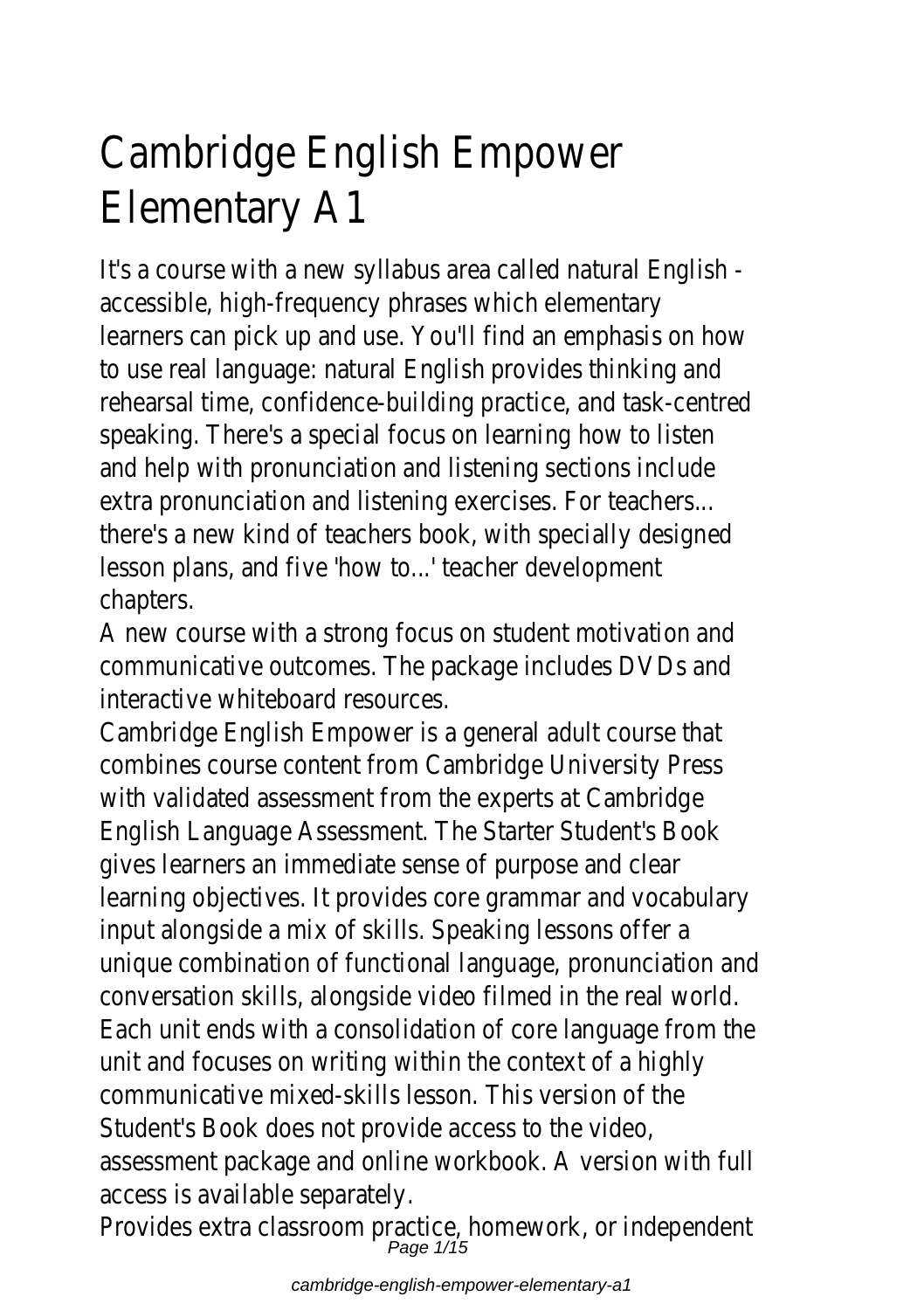learning when in-class participation is not possible. Feature two pages of exercises for each lesson in the student book, grammar charts and an answer key, practice reading and interpreting real-life documents.

Cambridge English Empower Pre-intermediate Teacher's Book

Test your English Vocabulary in Use Upper-Intermediate Gateway B2 Student Book

Flashcards

Cambridge English American Empower Elementary/A2 Workbook with Answers

Kid's Box is a six-level course for young learners. Bursting with bright ideas to inspire both teachers and students, Kid's Box gives children a confident start to learning English. It also fully covers the syllabus for the Cambridge Young Learners English (YLE) tests. This pack of approx. 100 flashcards presents the target vocabulary for each unit of the Level 1 Pupil's Book.

EVOLVE is a six-level English course that gets students speaking with confidence. Drawing on insights from language teaching experts and real students, this Level 1 (CEFR A1) Student's Book A (Units 1-6) covers all skills and focuses on the most effective and efficient ways to make progress in English. Each unit in the book features Time to speak, a lesson where decision-making and problem-solving tasks enable speaking to thrive. Optional mobile phone activities help create personalized learning experiences.

Page 2/15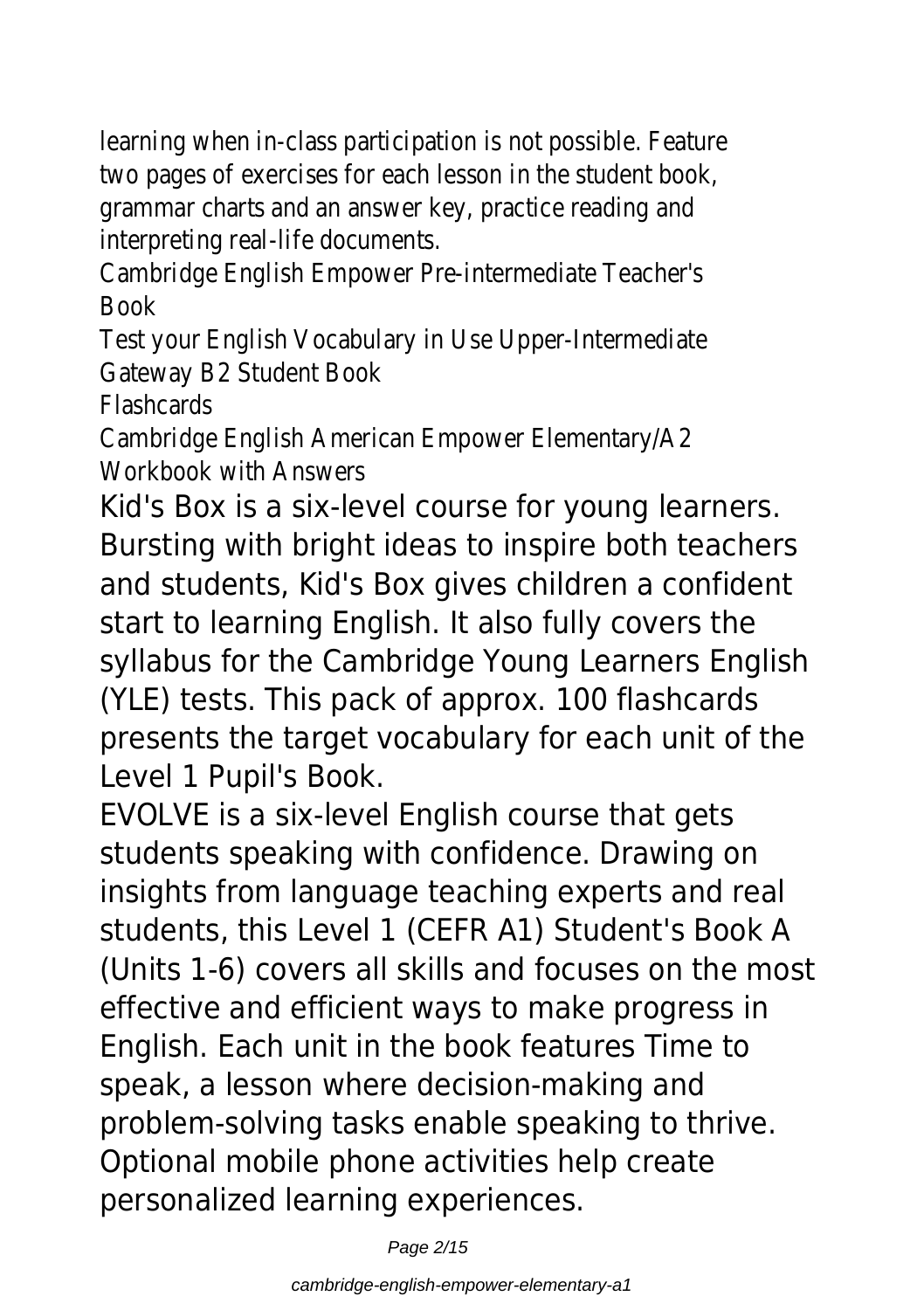Step into the world of Cambridge Little Steps, a language and early literacy course that gets very young children communicating in English while nurturing their key life competencies and human values needed to become kind, creative individuals ready to make the most of life's opportunities. Explore: beautiful stories that develop rich, natural vocabulary along with emotional competencies and values; Big Questions that encourage children to investigate real-life topics from different angles; support for early literacy and basic math skills; playful activities and class projects that promote collaboration and turn learning into fun! 'Speakout' is a 6-level general English course for adults, bridging the gap between the classroom and the real world helping students express themselves in English.

A Training Course for Teachers

Cambridge English Empower Starter Teacher's Book

An Introductory Course for Reference and Practice Evolve Level 1A Student's Book Upper Intermediate

Using an inquiry-based approach to learning, Oxford Discover develops the communication skills and thinking skills students need for success in the 21st century. Who are your family and friends? Where can we see colors? How can we make music? Oxford Discover uses Big Questions such as these to tap into Page 3/15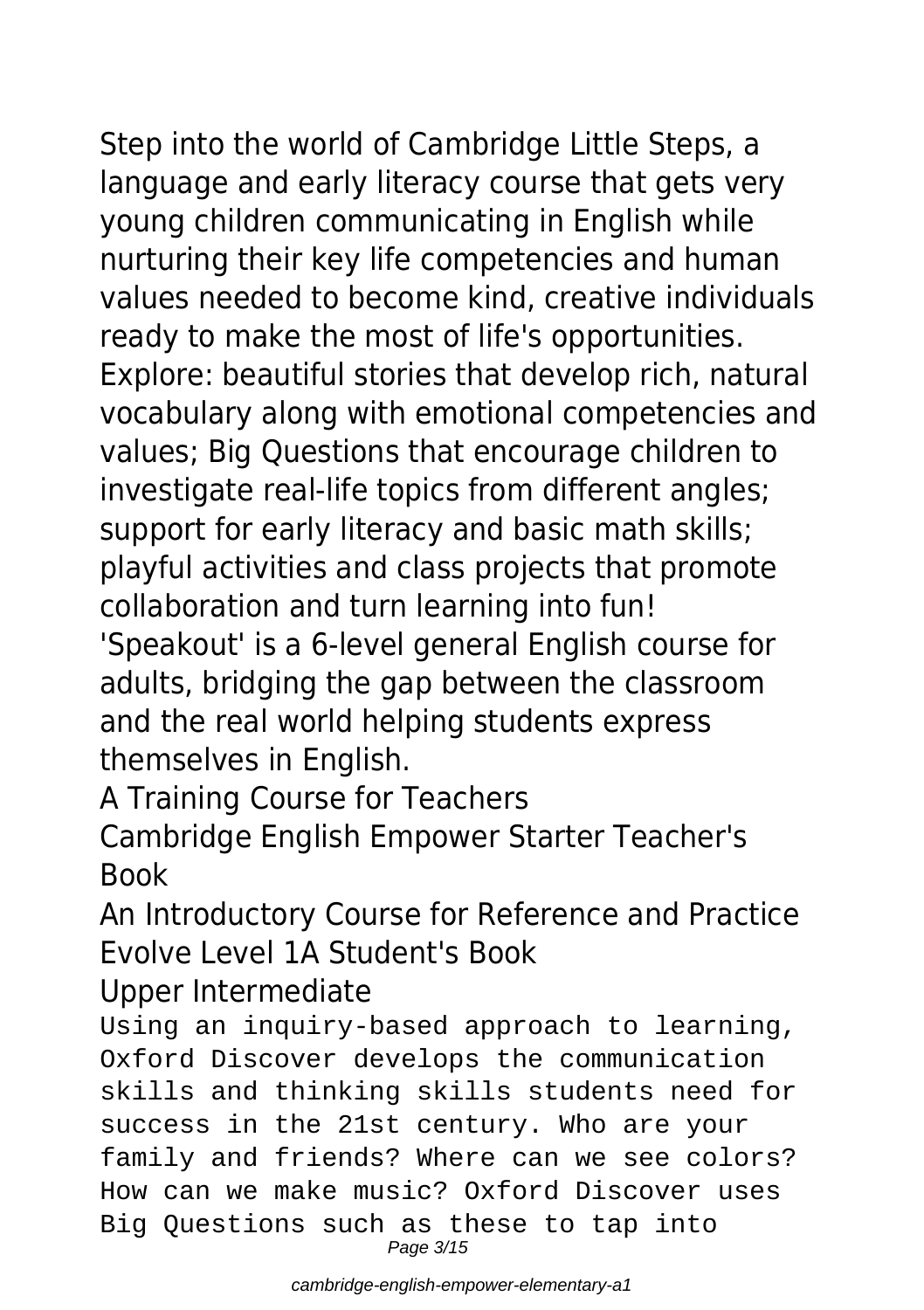students' natural curiosity. It enables them to ask their own questions, find their own answers, and explore the world around them. This approach to language learning and literacy,supported by a controlled grammar and skills syllabus, helps students achieve near-native fluency in English. Oxford Discover gives teachers the tools to develop children's 21st century skills, creating young thinkers with great futures. Use with Show and Tell as part of 9-level course. Cambridge English Empower is a general adult course that combines course content from Cambridge University Press with validated assessment from the experts at Cambridge English Language Assessment. Elementary Presentation Plus provides the complete Elementary Student's Book content and the Workbook content with built-in annotation tools, embedded audio, and class video in an easy-to-operate format for interactive whiteboards or computers and projectors. Vocabulary in Use Pre-intermediate and Intermediate is a vocabulary book for intermediate learners of English, primarily designed as a self-study reference and practice book, but which can also be used for classroom work. In its style and format it is similar to its upper intermediate and advanced equivalent, English Vocabulary in Use. - 100 easy-to-use units: over 2,500 vocabulary items in a wide range of topic areas are presented, contextualise and explained and explained on left-hand pages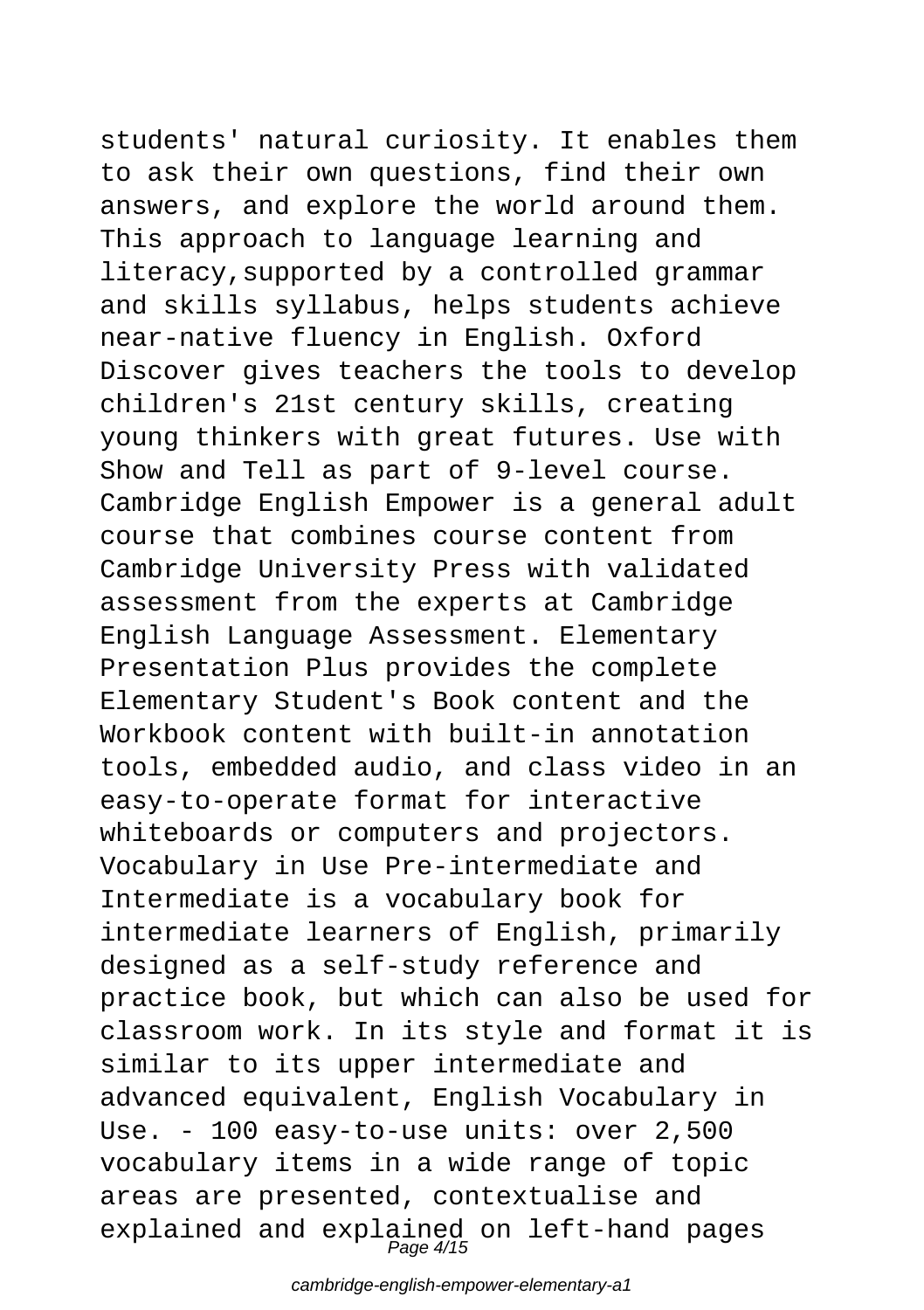with a variety of follow-up activities on right-hand pages. - Helps to build on and expand existing vocabulary. - Suggests tips and techniques for good learning habits. - Designed to be flexible: can be used both for self-study and in class. - Provides a comprehensive key with not only answers to the exercises but also more comments on how the language is used. - Includes a detailed index with phonetic transcriptions. DVD.

Oxford Discover: 1: Teacher's Book with Online Practice

Authentic Examination Papers

Focus on Grammar

English Result

Cambridge Little Steps Level 3 Student's Book American English

*Cambridge English Empower is more than just a course book - it's a complete solution for effective learning and teaching! This new general English course for adult and young adult learners combines course content from Cambridge University Press with validated assessment from the experts at Cambridge English Language Assessment. Empower's unique mix of engaging classroom materials and reliable assessment, with personalised online practice, enables learners to make consistent and measurable progress.*

*The Cambridge Advanced Learner's Dictionary gives the vital support which advanced students need, especially with the essential skills: reading, writing, listening and* Page 5/15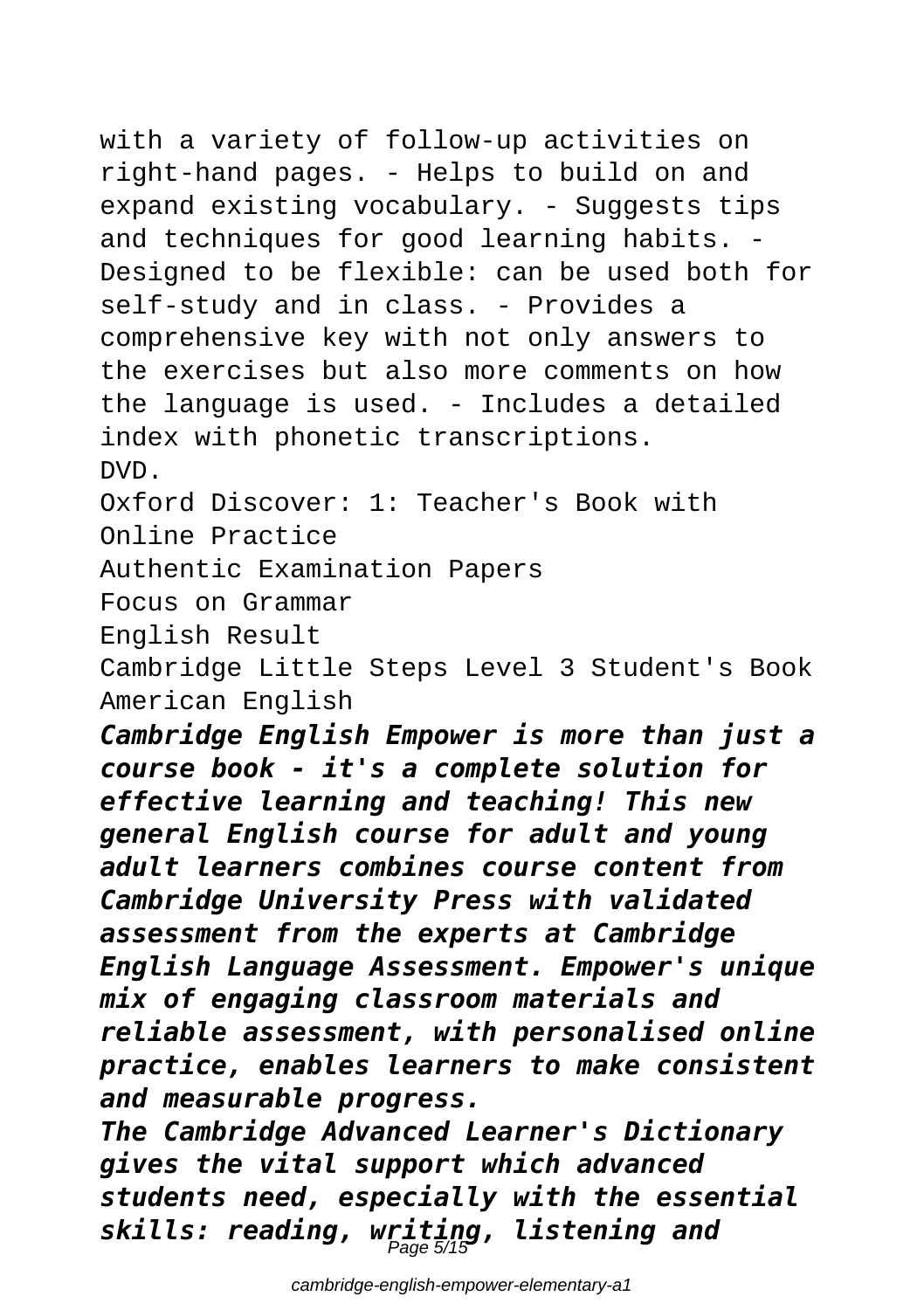*speaking. In the book: \* 170,000 words, phrases and examples \* New words: so your English stays up-to-date \* Colour headwords: so you can find the word you are looking for quickly \* Idiom Finder \* 200 'Common Learner Error' notes show how to avoid common mistakes \* 25,000 collocations show the way words work together \* Colour pictures: 16 full page colour pictures On the CD-ROM: \* Sound: recordings in British and American English, plus practice tools to help improve pronunciation \* UNIQUE! Smart Thesaurus helps you choose the right word \* QUICKfind looks up words for you while you are working or reading on screen \* UNIQUE! SUPERwrite gives on screen help with grammar, spelling and collocation when you are writing \* Hundreds of interactive exercises*

*Word count: 1,390 Suitable for young readers "The Pupil's Book presents and practises new language through stories, songs and language practice activities, all within the framework of an optional unit task called the Mission. It provides 9 units, Review sections and a complete Grammar Reference in levels 4 to 6. Exam preparation is fully integrated in every unit with tasks gently introduced. Levels 2 to 6 include specific Exam practice lessons. Levels 1 and 2 provide Spanish handwriting font with a gentle introduction to reading and writing in Level 1."*

*Cambridge Advanced Learner's Dictionary KLETT VERSION*

*An Integrated Skills Course for EAP* Page 6/15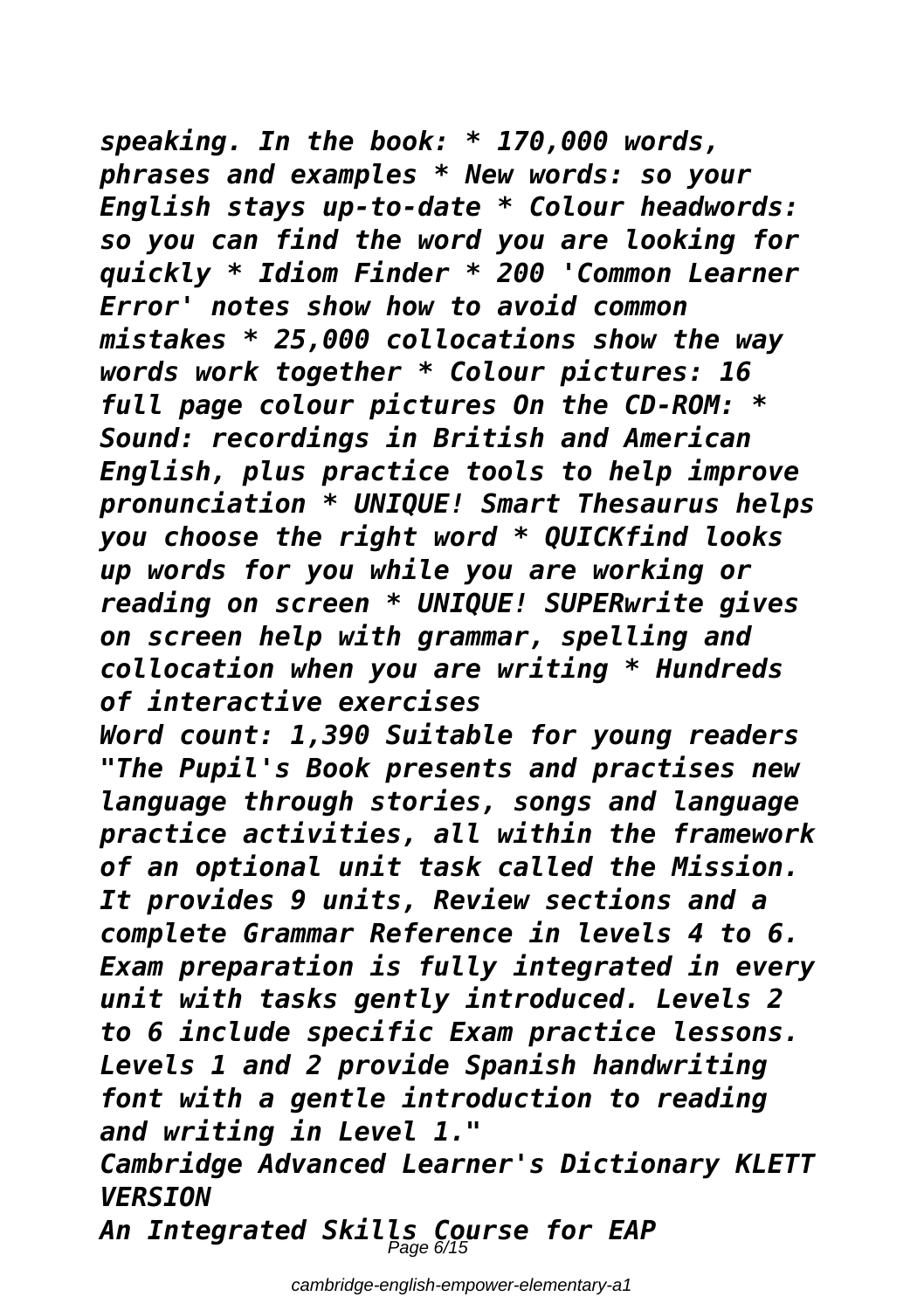### *Oxford Bookworms Library: Starter: Mystery of Manor Hall*

# *Grammar and Beyond Level 2 Student's English Vocabulary in Use Pre-intermediate and Intermediate with Answers*

*Teach English is a complete training course for teachers of English as a foreign language, especially designed for teachers whose first language is not English. Cambridge English Empower is a general adult course that combines course content from Cambridge University Press with validated assessment from the experts at Cambridge English Language Assessment. The Starter Teacher's Book offers detailed teaching notes for every lesson of the Student's Book. It also includes extra photocopiable activities, keys to exercises and extra teaching notes. Kid's Box is a six-level course for young learners. Bursting with bright ideas to inspire both teachers and students, Kid's Box gives children a confident start to learning English. It also fully covers the syllabus for the Cambridge Young Learners English (YLE) tests. The Teacher's Book contains comprehensive notes, as well as extra activities and classroom ideas to inspire both teacher and students.*

*A three-level (B1+ to C1) integrated skills course for higher education students at university or on foundation courses. Designed specifically for students preparing for university, this integrated skills course develops language and real academic skills* Page 7/15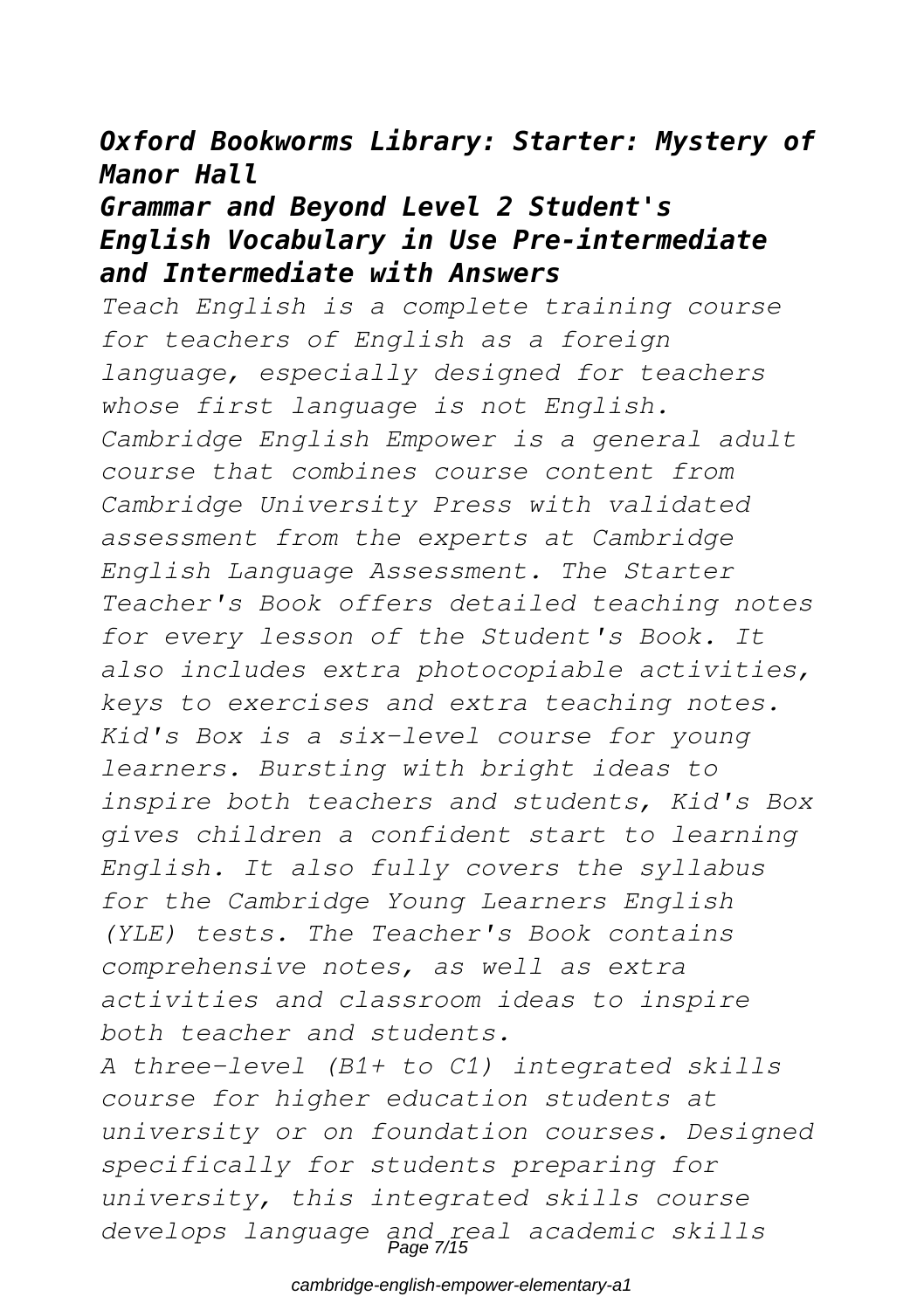*essential for successful university studies across disciplines. With authentic lectures and seminars, language informed by Academic Word Lists and the Cambridge Academic Corpus, the course guarantees relevant and up-to-date English for university studies. The C1 Advanced Class Audio CD and DVD Pack combines the Class Audio CD and DVD discs in a pack. The Audio CD and the DVD include extensive listening and video material with authentic Cambridge University lectures and interviews with university students. This material is linked to the Student's Book. Cambridge English Empower Elementary Teacher's Book Elementary students' book Cambridge English Empower Starter Student's Book Ventures Level 3 Workbook Cambridge English Empower for Spanish Speakers B1 : Student's Book* Cambridge English Empower is a general adult course that combines course content from Cambridge University Press with validated assessment from the experts at Cambridge English Language Assessment. The Elementary Student's Book gives learners an immediate sense of purpose

and clear learning objectives. It provides core grammar and vocabulary input alongside a mix of skills. Speaking lessons offer a unique combination of functional language, pronunciation and conversation skills, alongside video filmed in the real Page 8/15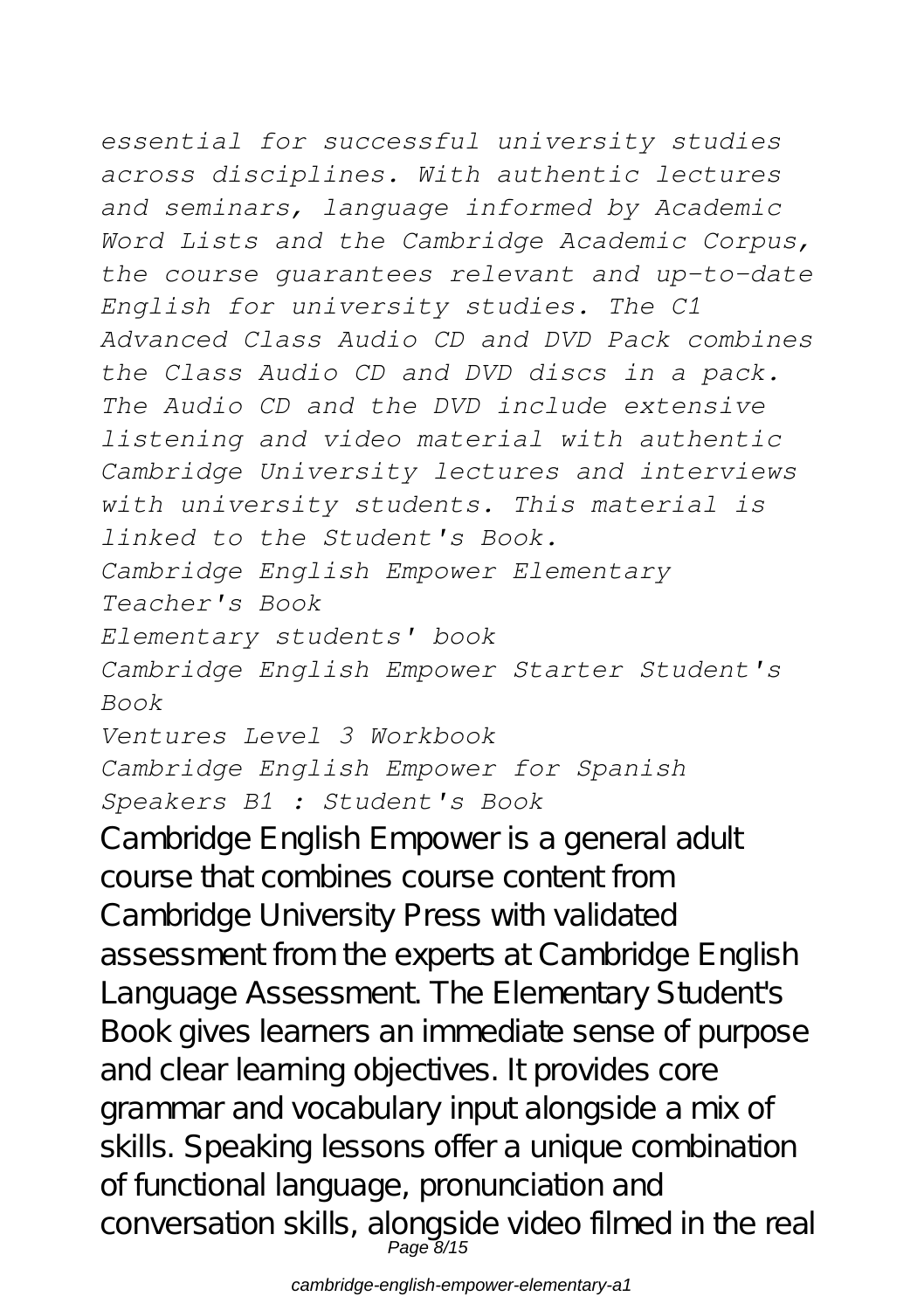world. Each unit ends with a consolidation of core language from the unit and focuses on writing within the context of a highly communicative mixed-skills lesson. This version of the Student's Book does not provide access to the video, assessment package and online workbook. A version with full access is available separately.

With only 1% of CELTA course participants worldwide failing the course, you would be forgiven for thinking it was just a case of enrolling. However, a quick internet search about the intensity of the course will show that it is not to be taken lightly. Follow Anxious Annie, Chilled-out Charlie, Fastidious Felicity and Harassed Henry through their course and let them help you to make sure yours is one you can look back on fondly. The Ultimate Guide to CELTA includes: - Advice on how to make sure you are offered a place on a course - Background information covering all aspects of the CELTA course - Tips on how to ensure you get the most from your course - Checklists to refer to during your course - Trainees' diary entries Fun for Movers Second edition is a book of lively preparation material for students taking the Cambridge Young Learners Movers test. This second edition has been updated and substantially extended to provide comprehensive practice of all areas of the syllabus. Fun activities are balanced with test-style tasks. The appealing design and<br>Page 9/15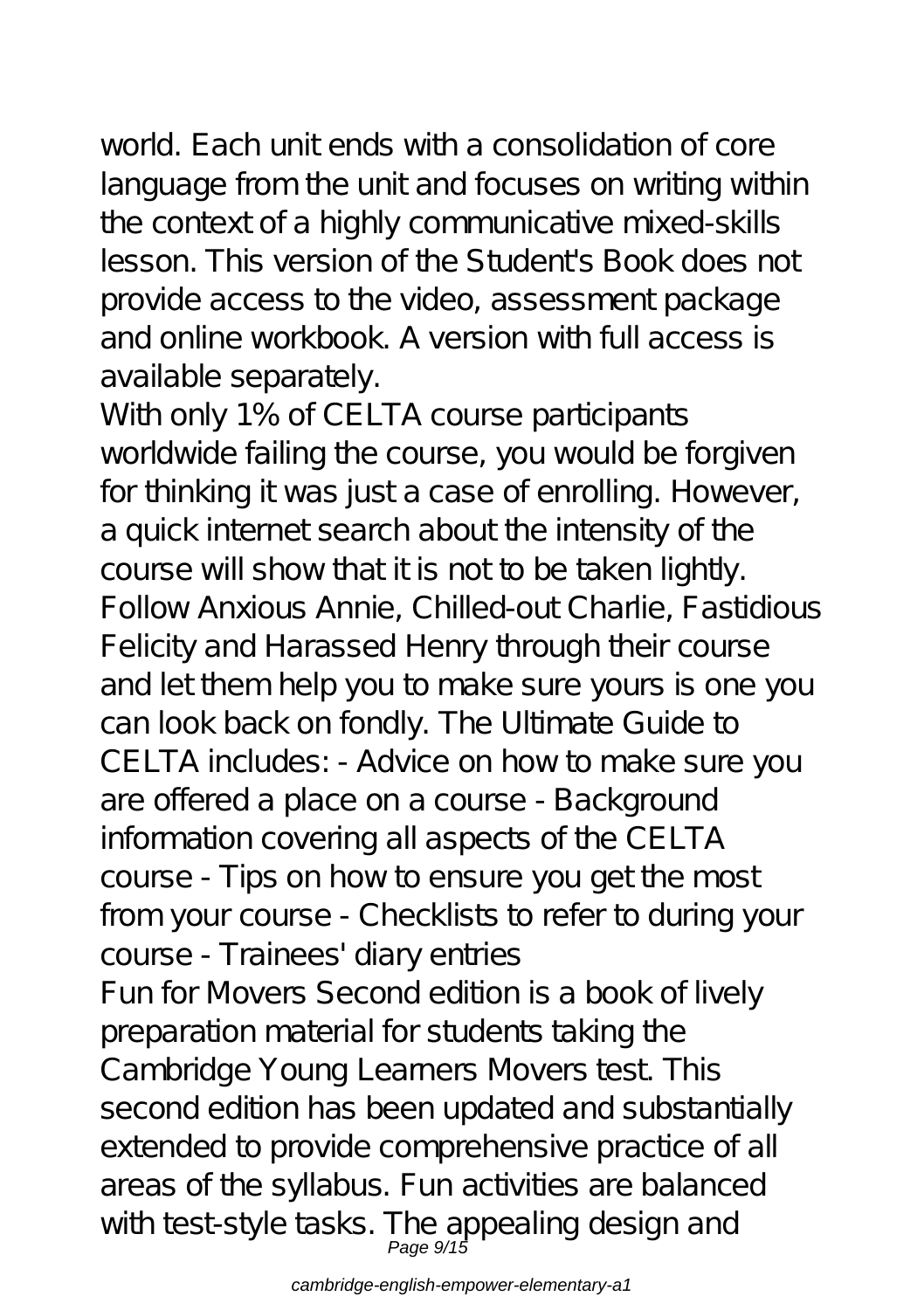motivating activities also make Fun for Movers suitable for learners not taking the test. -Covers all the grammar, vocabulary and skills learners need for the test. -Specifically designed to focus on those areas most likely to cause problems for young learners at this level. -A unit-by-unit wordlist provides easy reference for vocabulary learning. -The, accompanying website includes interactive tasks and further. resources-for classroom use. Teacher's Book includes: -Step-by-step lesson guidance, including ideas for managing large and mixed-level classes. -Young Learners tips' and a Movers. Test checklist to help teachers cover all aspects of the test. -Extra photocopiable resource material, including a full Movers practice test and extension activities. -An alphabetical wordlist plus-grammar and topic indexes for quick reference. Cambridge English Empower is a general adult course that combines course content from Cambridge University Press with validated assessment from Cambridge English Language Assessment. The Pre-intermediate Teacher's Book offers detailed teaching notes for every lesson of the Student's Book. It includes extra photocopiable activities, keys to exercises and extra teaching notes.

Storyfun for Movers Student's Book Speak Out Official IELTS Practice Materials 2 with DVD Page 10/15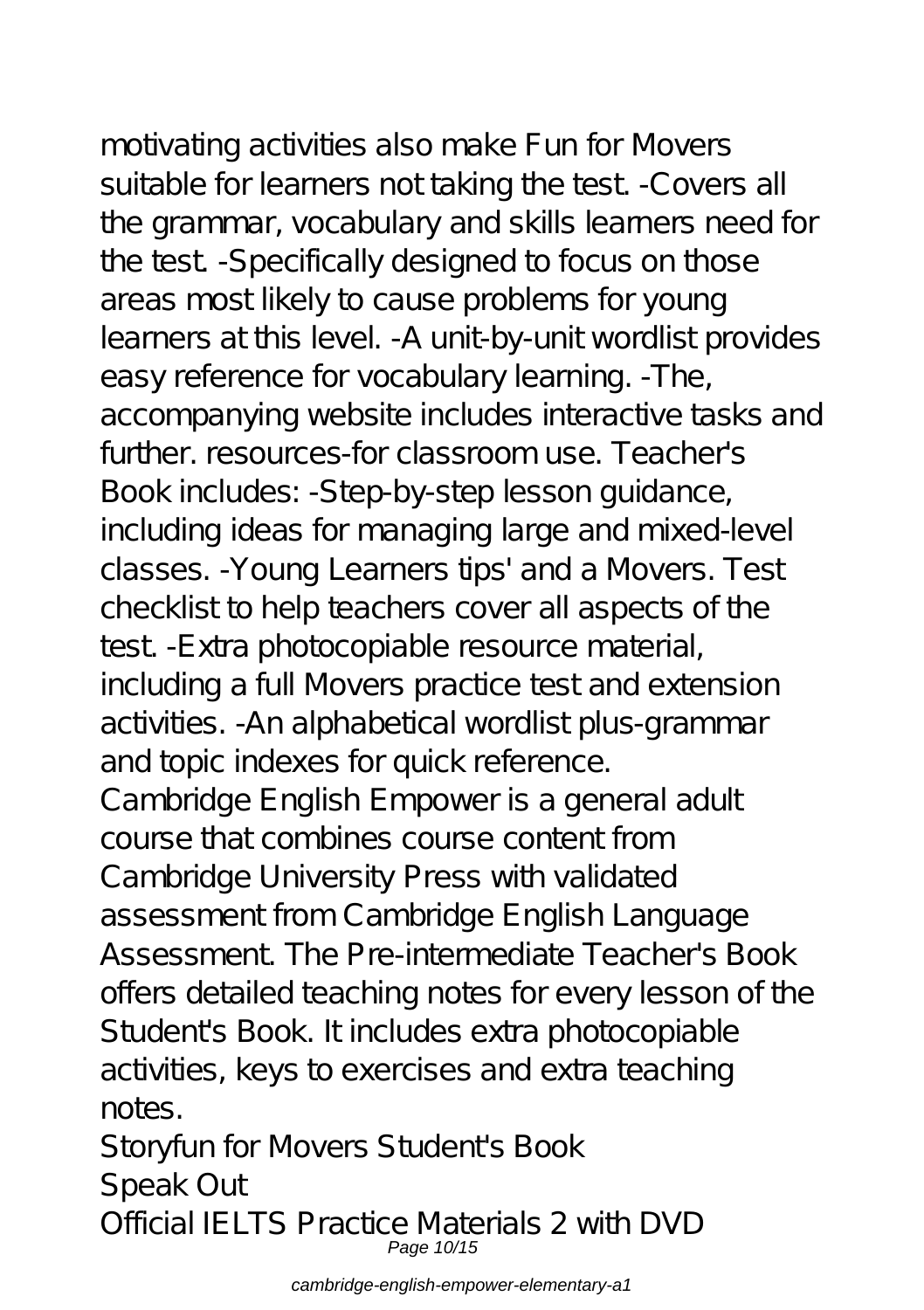# Student's Book (including Online Assesment Package and Workbook) Uncover Level 3 Student's Book

*"Storyfun for flyers is a book of storybased exam preparation material for students taking the Cambridge Young Learners Flyers Test. Ten lively stories based on the Flyers syllabus provide a springboard for language practice"--Back cover.*

*Beautiful world photography, captivating real-life video and interest-grabbing CLIL topics take young learners on a remarkable journey to explore the world as they learn English. Are you ready to explore? Why do whales jump out of water? What makes our bodies move? Guess What! is a six-level course that invites children to explore the world through engaging facts, amazing photography and captivating video. The highly photographic Pupil's Book Level 6 brings lessons to life with engaging characters, topics that spark children's curiosity, and a wide variety of activities, including humorous contextual dialogues, songs, chants, games, stories illustrating social values, functional dialogues, and role play. There are plenty of opportunities for developing children's thinking skills and their knowledge of other subjects in the CLIL lessons.* Page 11/15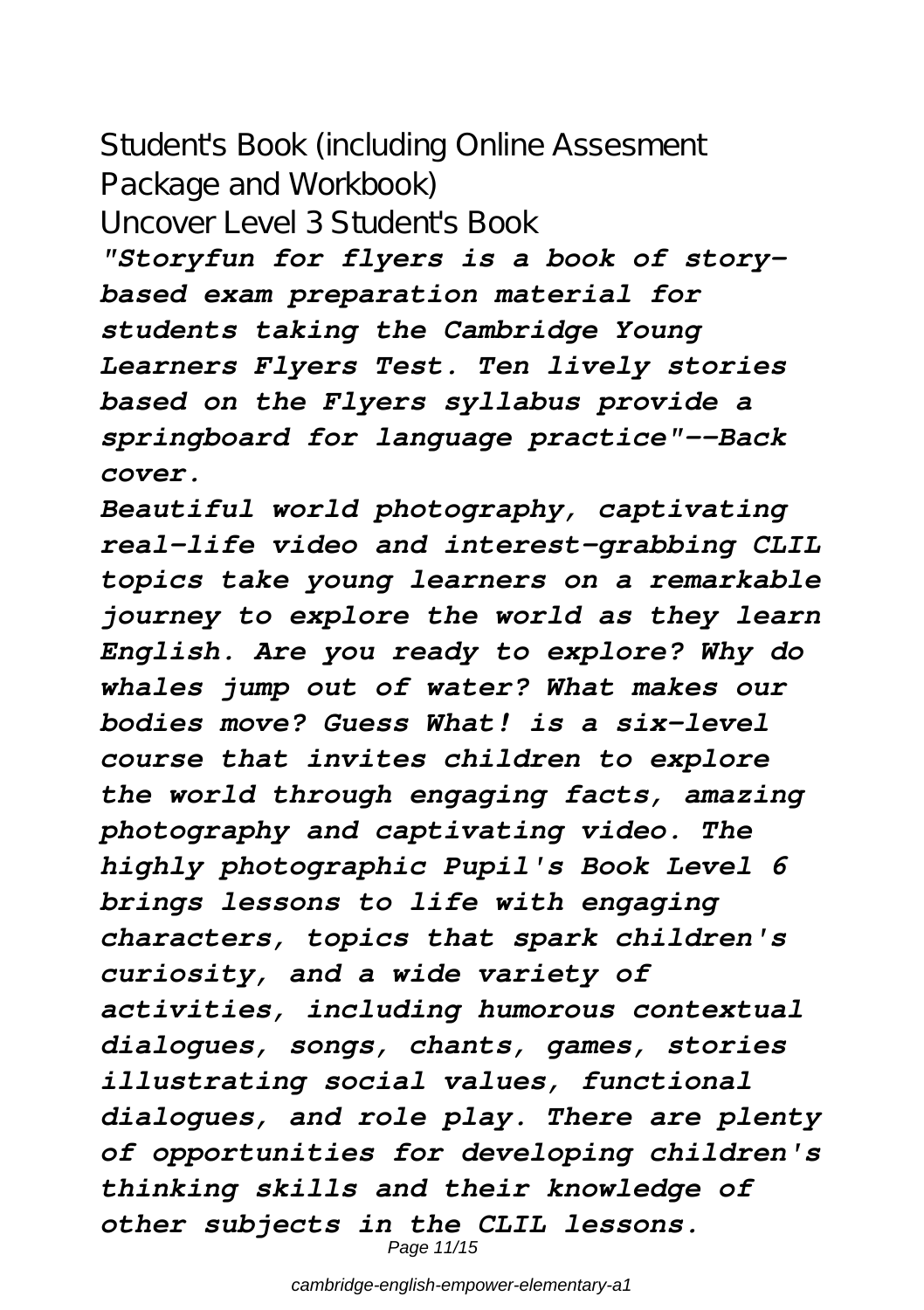*Cambridge English Empower is a general adult course that combines course content from Cambridge University Press with validated assessment from the experts at Cambridge English Language Assessment. The Elementary Teacher's Book offers detailed teaching notes for every lesson of the Student's Book. It also includes extra photocopiable activities, keys to exercises and extra teaching notes. Authentic examination papers for learners preparing for the revised Pre A1 Starters, A1 Movers and A2 Flyers exams as introduced in 2018. This collection of examination papers for Pre A1 Starters provides ideal exam practice. It contains three full-colour test papers which contain engaging activities and attractive illustrations to motivate young learners. These papers also provide an excellent opportunity for children, parents and teachers alike to familiarise themselves with the format of the revised test. An Audio CD (which contains the listening sections of the tests) and an Answer Booklet are also available separately. Elementary student's book Natural English Pre A1 Starters 3 Student's Book Kid's Box 2 Teacher's Book Cambridge English Empower Advanced*

cambridge-english-empower-elementary-a1

Page 12/15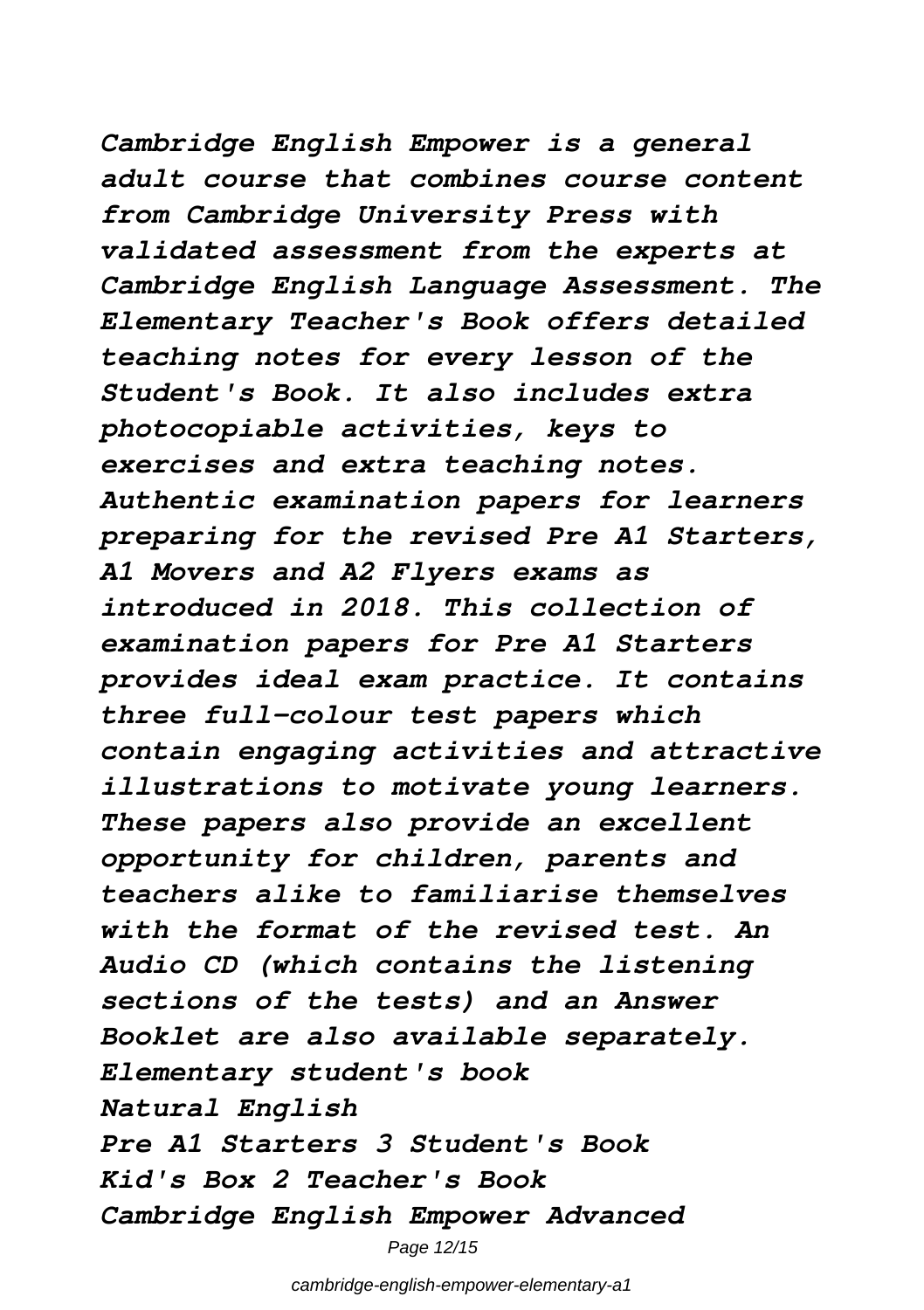### *Student's Book*

Gateway is an academically rich, multi-level general English course designed to lead teenage students to success in school-leaving/university entrance examinations, and prepare them for university and the world of work. Enjoyable story-based practice for the Cambridge Young Learners English (YLE) Tests. Storyfun for Movers Student's Book provides full-colour preparation material for the Cambridge Young Learners English Test: Movers. It contains ten stories with accompanying activities. Students can enjoy reading and listening to stories to practise key areas of the syllabus. Enjoyable activities including games, projects and poems are balanced with exam-style questions to make learning fun. Unit-by-unit wordlists provide an easy reference for vocabulary learning.

Varied vocabulary tests with answers; new to the popular English Vocabulary in Use series. Varied vocabulary tests with answers; new to the popular English Vocabulary in Use series.

Uncover a whole new world! Captivating Discovery Education(TM) video and stimulating global topics engage teenage learners and spark their curiosity. Developed in partnership with Discovery Education(TM), Uncover combines captivating video and stimulating global topics to motivate students and spark their curiosity, fostering more meaningful learning experiences. Up to four videos in every unit make learning relevant and create opportunities for deeper understanding. Guided, step-by-step activities and personalized learning tasks lead to greater speaking and writing fluency. Complete digital support, including Page 13/15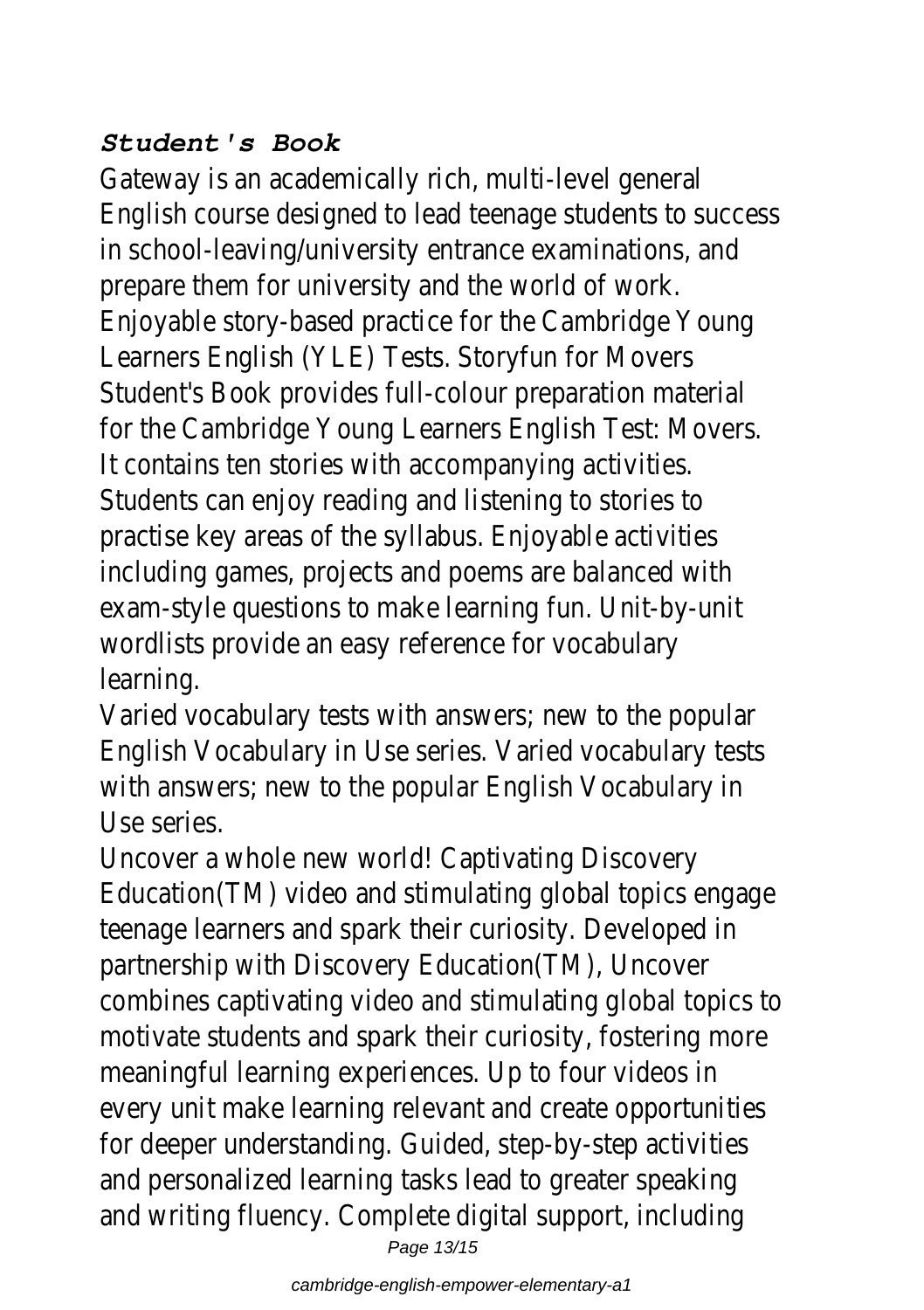extra online practice activities and access to the Cambridge Learning Management platform is also available.

Be Curious Level 3 Pupil's Book

Storyfun for Flyers Student's Book

English Unlimited

Cambridge Academic English C1 Advanced Class Audio CD and DVD Pack

Cambridge English Empower. Student's Book (A2) *Based on extensive research, Grammar and Beyond ensures that students study accurate information about grammar and apply it in their own speech and writing. This is the first half of Student's Book, Level 2. The Student's Book is the main component of Grammar and Beyond. In each unit, students study the grammar in a realistic text and through charts and notes informed by a billionword corpus of authentic language. The exercises provide practice in reading, writing, listening, and speaking, making this a complete course. Students learn to avoid common mistakes, based on an extensive corpus of learner language. Each unit concludes with a Grammar for Writing section, in which students apply the grammar in an extended writing task.*

*Authentic examination papers for learners preparing for the revised Cambridge English: Young Learners from 2018. This collection of examination papers for Cambridge English: Starters (YLE Starters) provides ideal exam*

Page 14/15